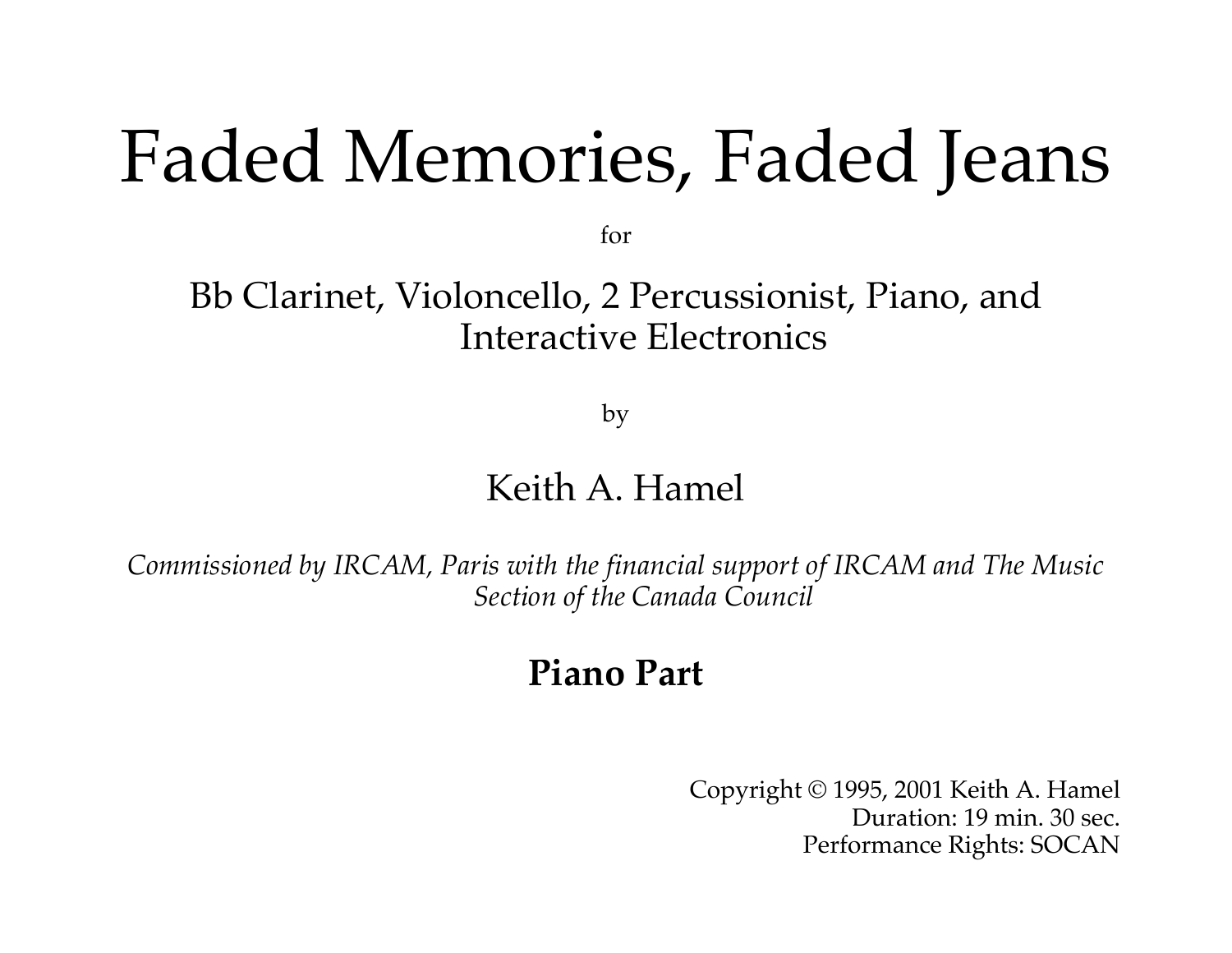# Performance Notes

# General



**2** Indicates the beginning of <sup>a</sup> new section of the composition. Computer cues restart at the beginning of each section.

<sup>1</sup> Cue for computer operator to trigger the next sequence of events.

 Unmeasured passage. The number of beams indicates the relative speed of the passage.



 $\overset{\bullet\sharp\bullet}{\mathord{\textbf{I}}}\bullet$ 

0 O

> Grace notes (both preceeding and following notes) should be <sup>p</sup>layed as quickly as possible.



All tremolos are unmeasured in cello and percussion, and are unmeasured flutter-tongues in clarinet.

## Piano

Additional <sup>p</sup>iano pedalings may be desirable. All notated <sup>p</sup>iano indications should be taken to be advisory in nature.

# Violoncello



Use bow pressure to create noise.



Change the depth and prominence of the vibrato.



Abrupt re-articulation during <sup>g</sup>lissando.





Random key clicks.



Random breathy notes - some <sup>p</sup>itch, but mostly air.



Indicates breathiness of tone (very breathy to pure tone). Dotted lines indicate <sup>a</sup> slow transition from one to another.

Use an alternate fingering on each repeated note to create slight <sup>p</sup>itch variations.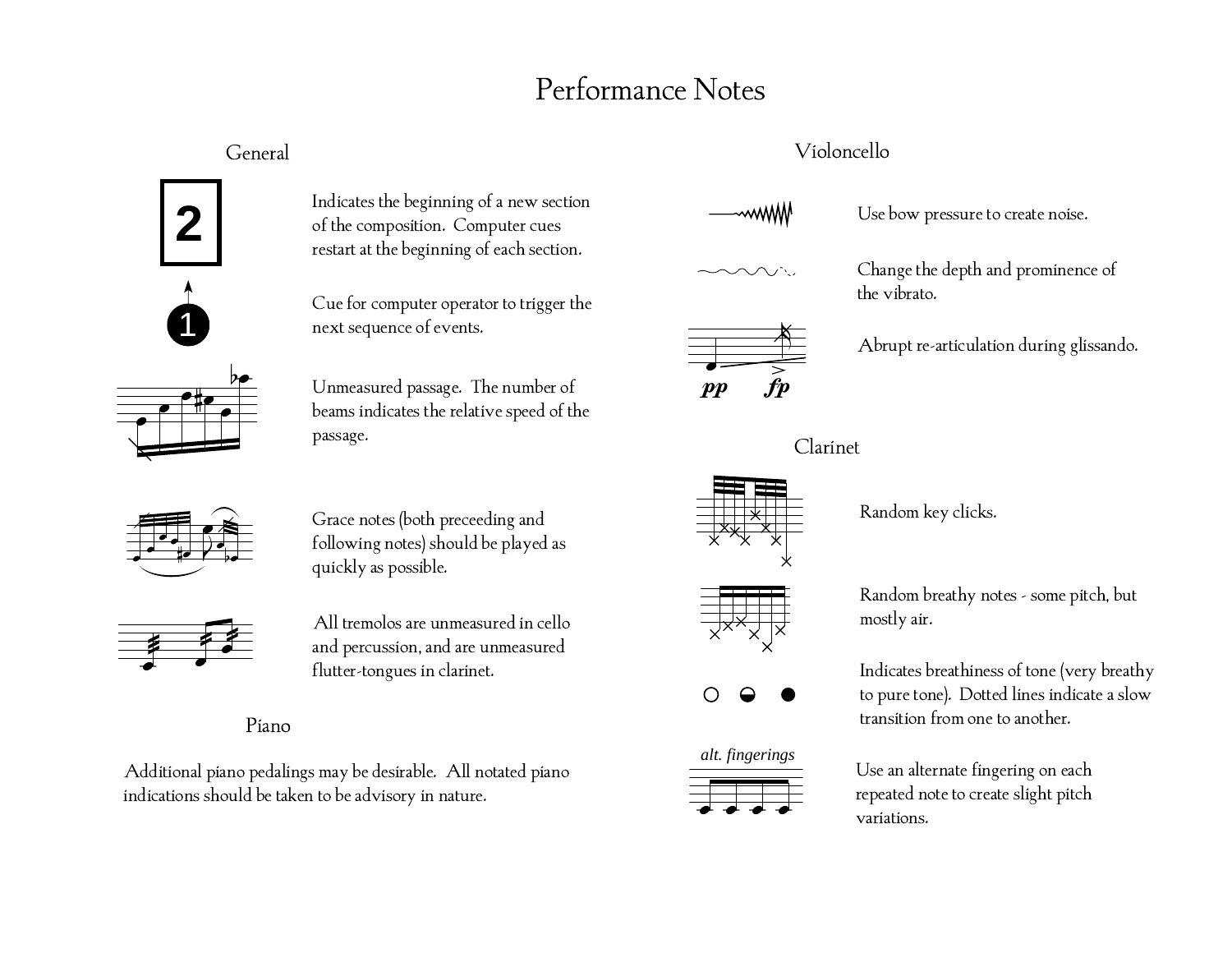MIDI Piano **1**

Hamel - Faded Memories, Faded Jeans

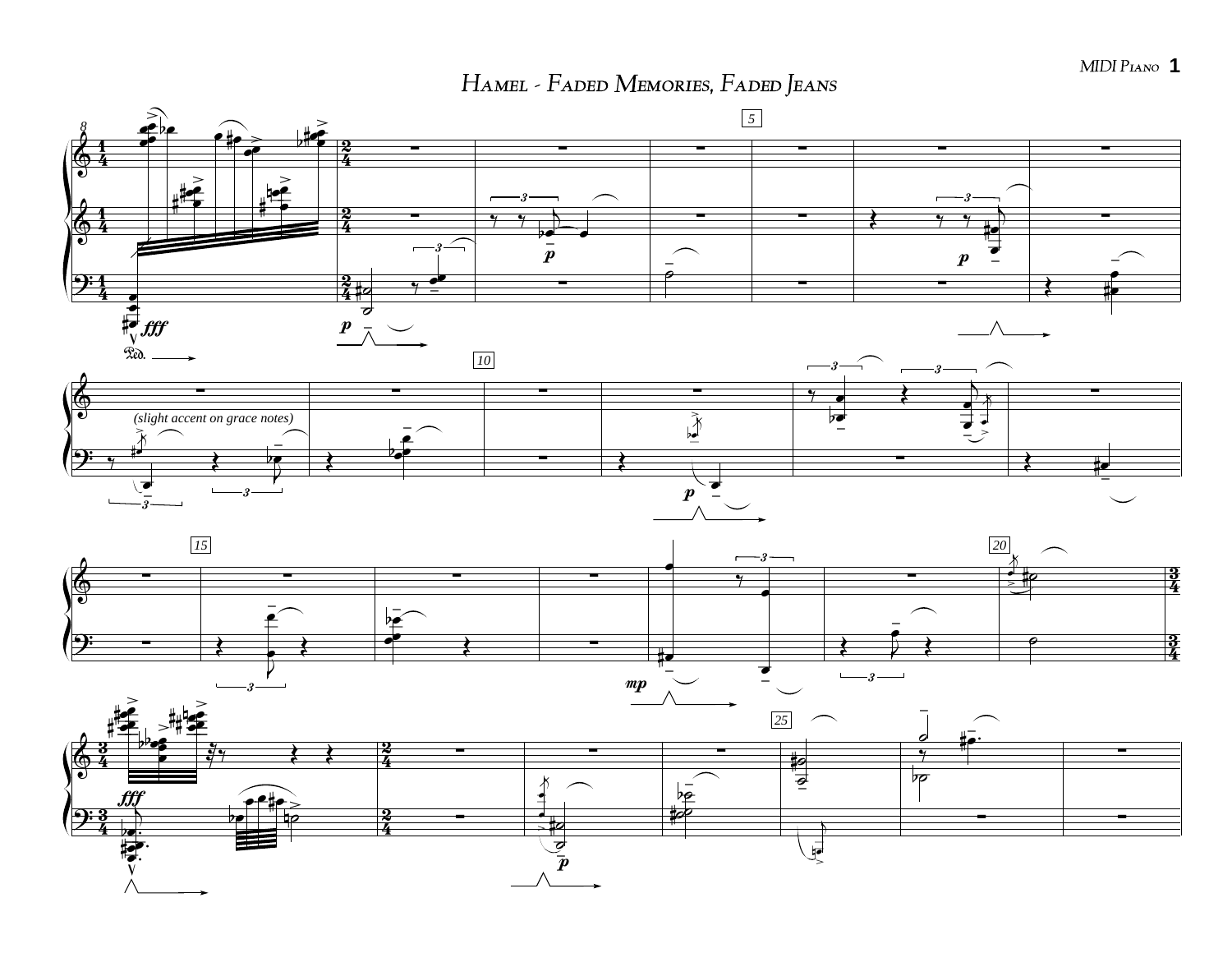



Hamel - Faded Memories, Faded Jeans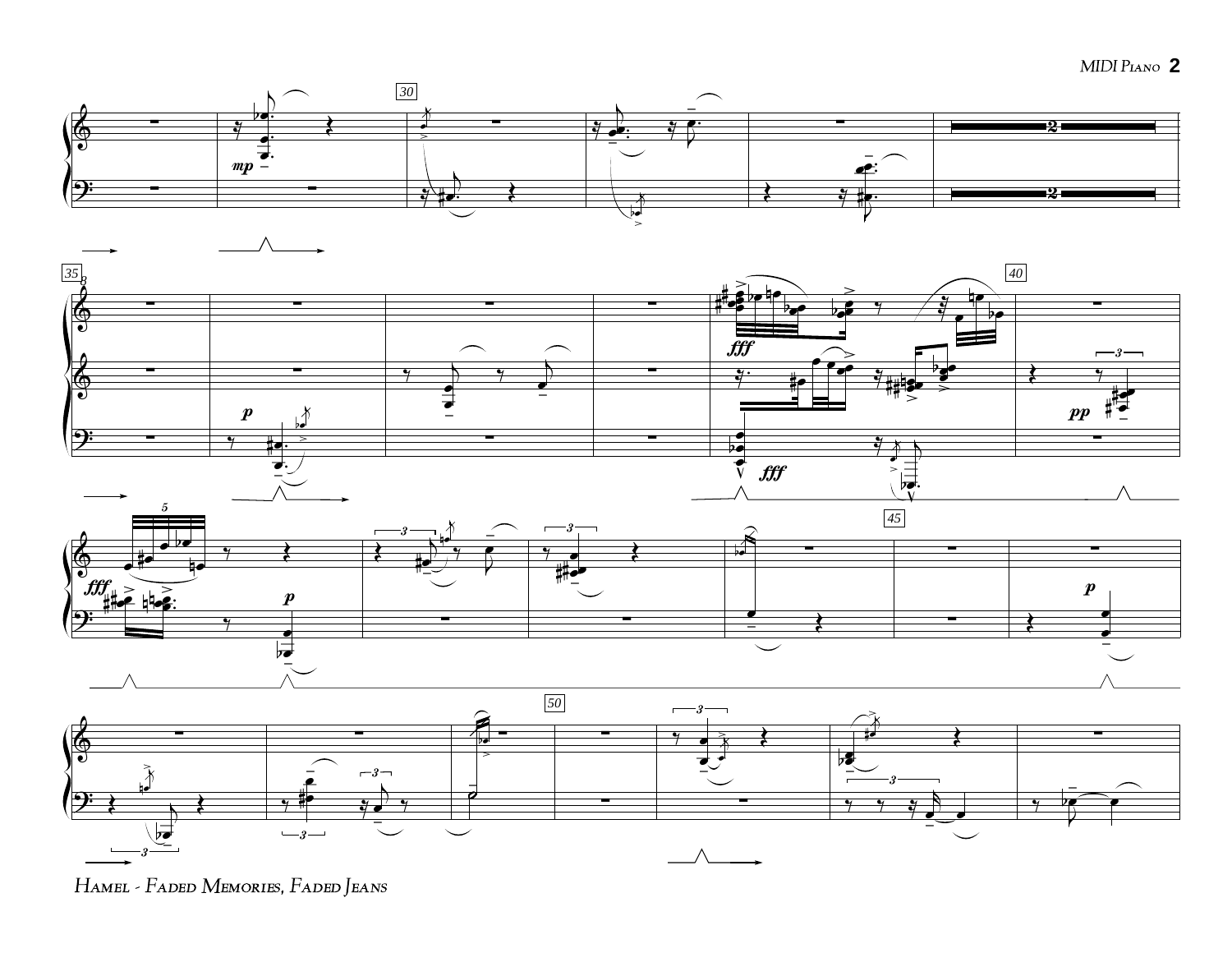







Hamel - Faded Memories, Faded Jeans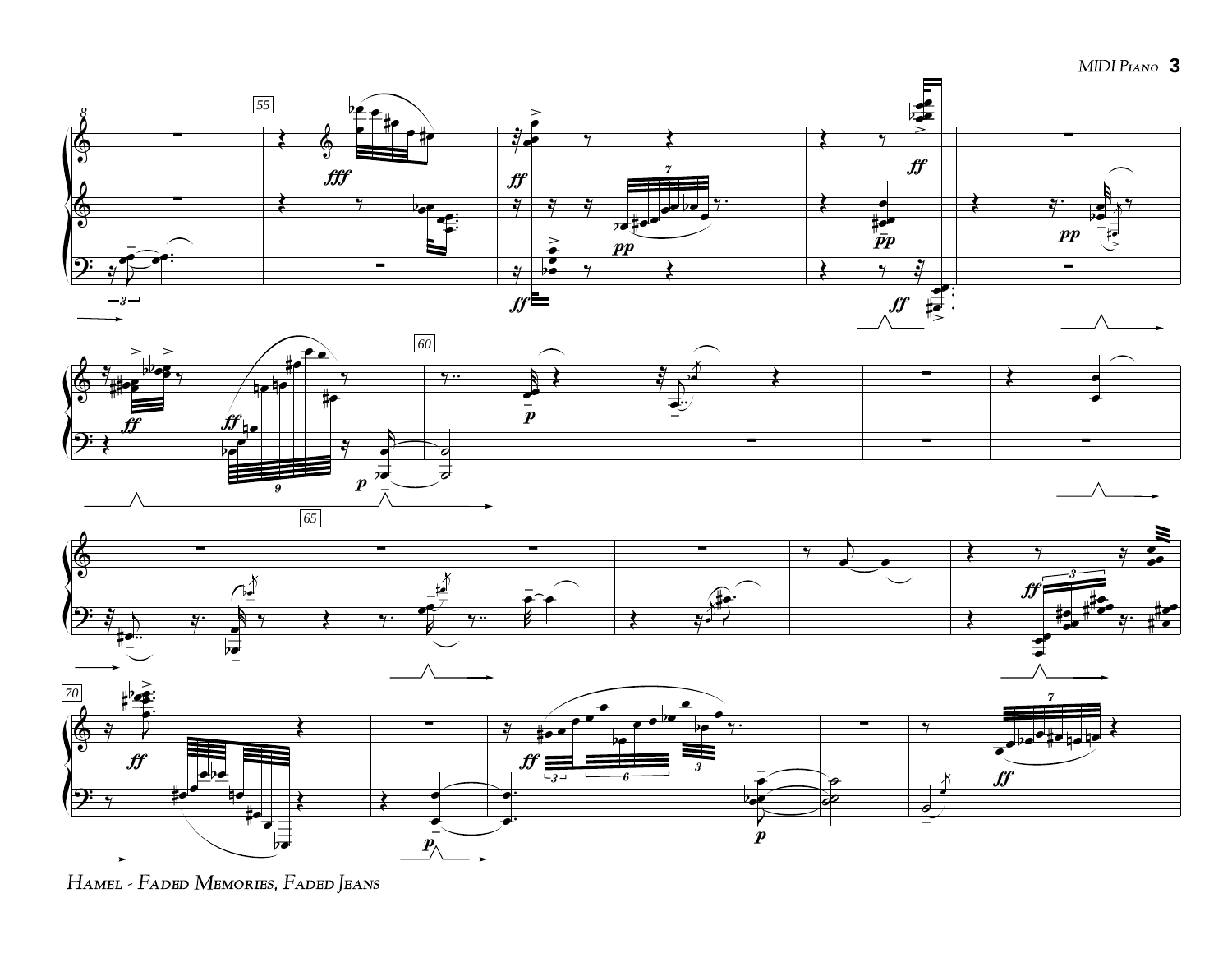







Hamel - Faded Memories, Faded Jeans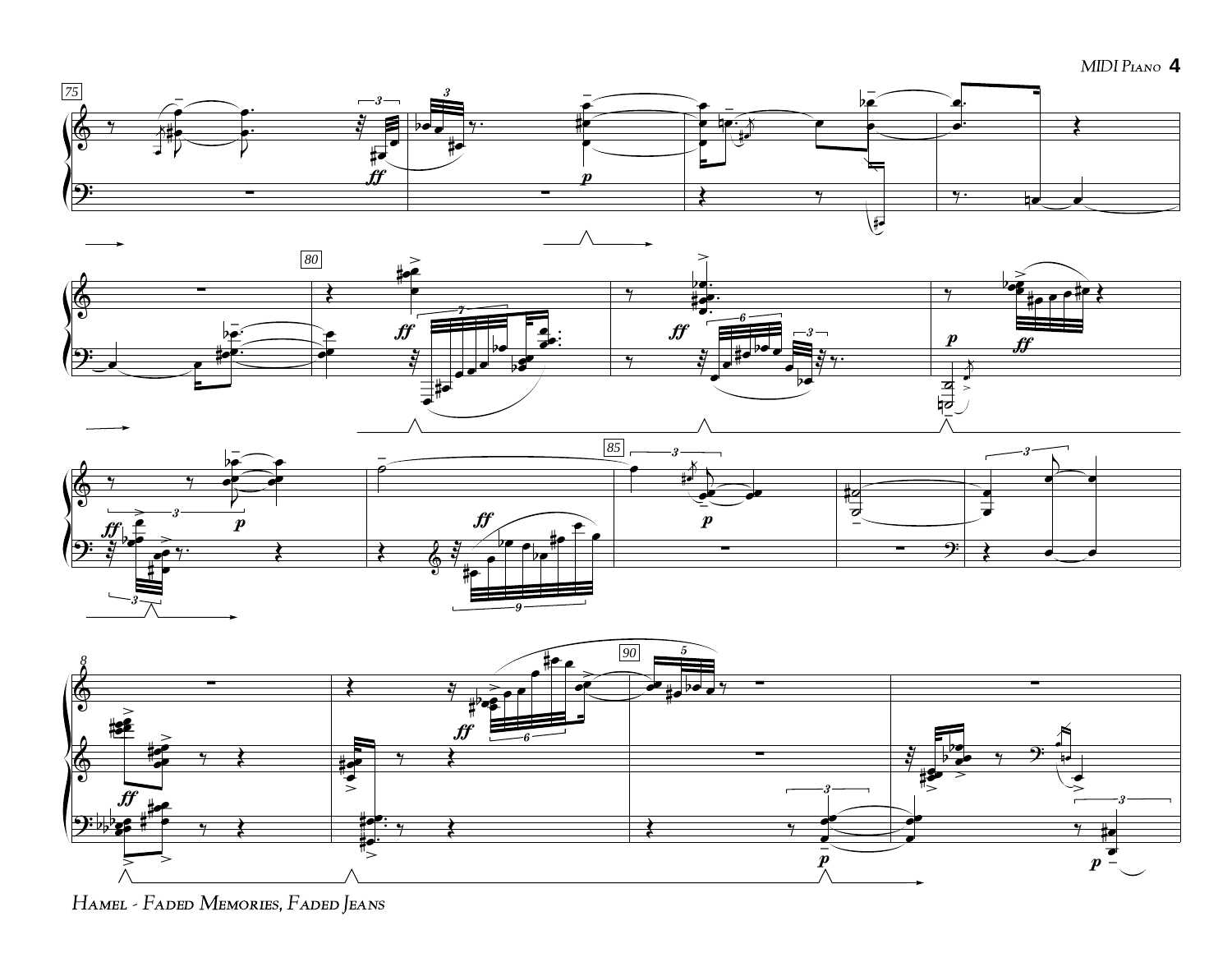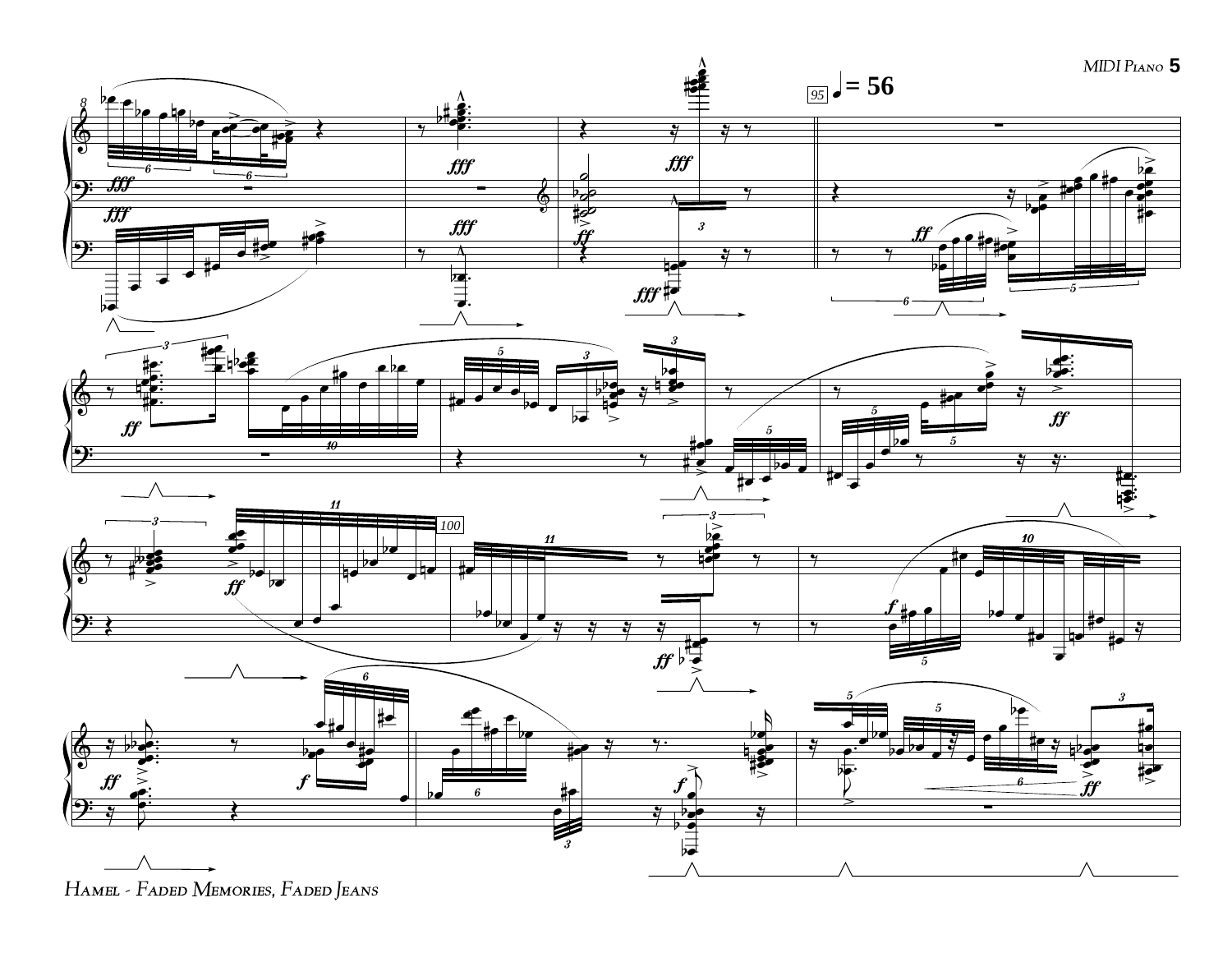

Hamel - Faded Memories, Faded Jeans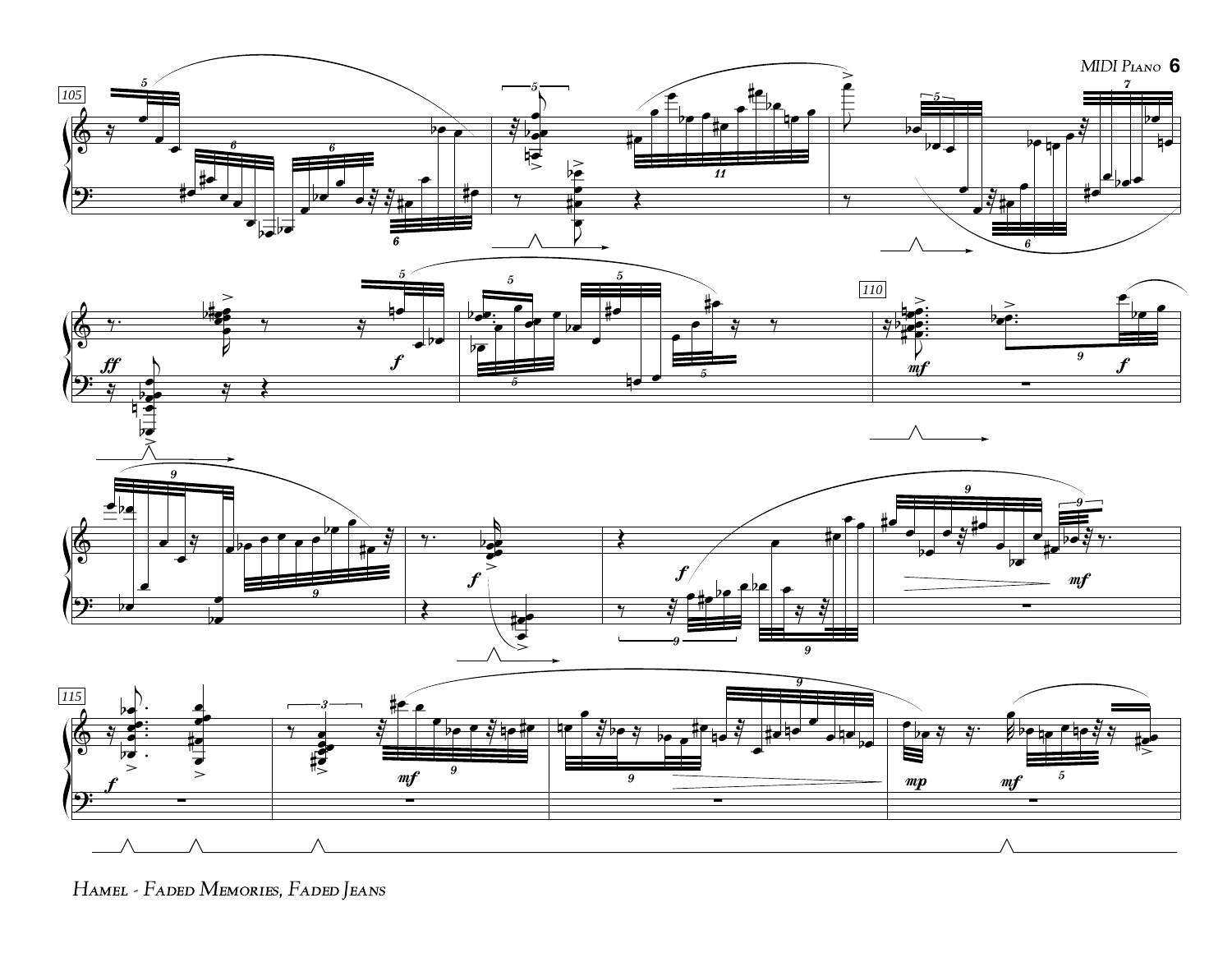







Hamel - Faded Memories, Faded Jeans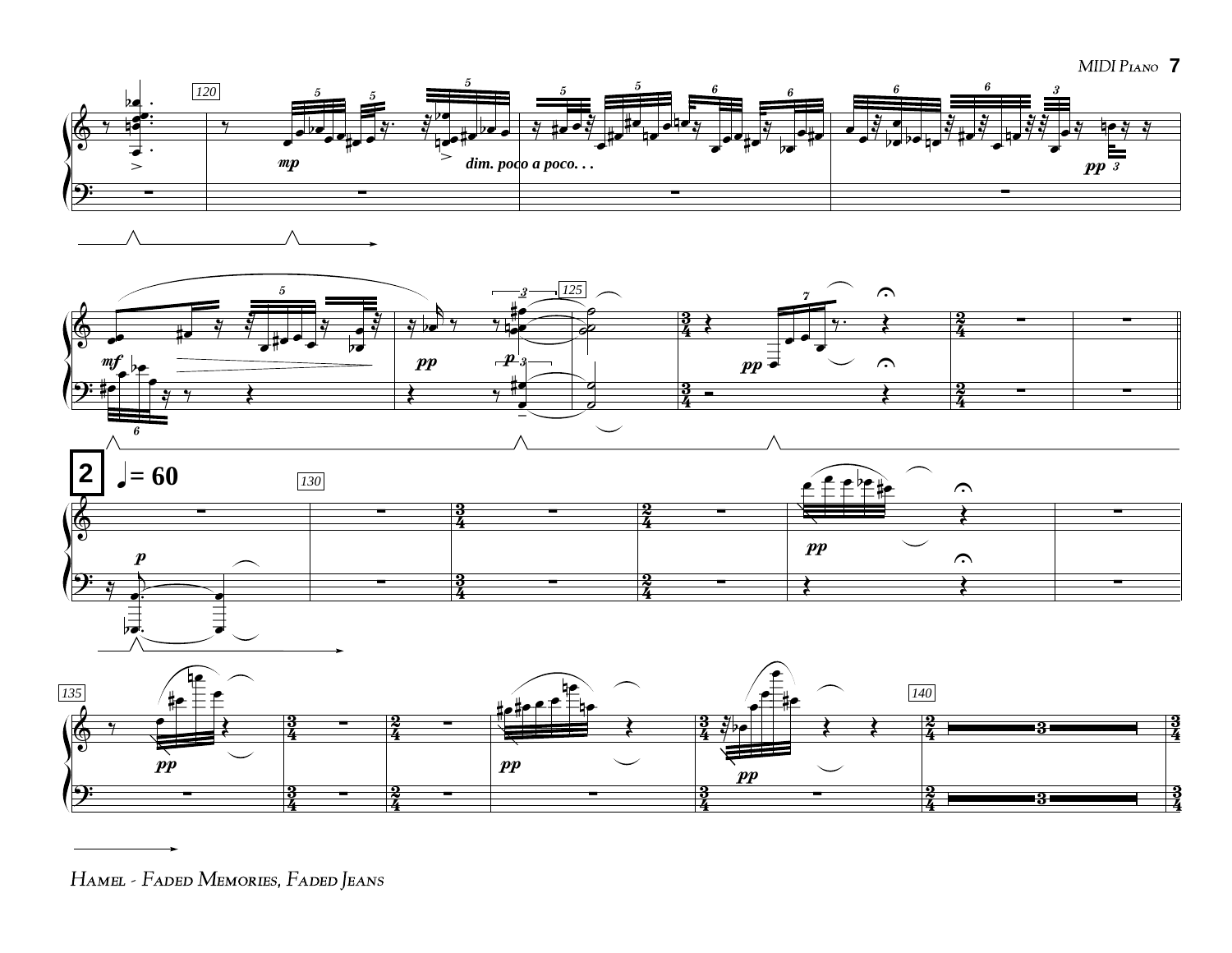

Hamel - Faded Memories, Faded Jeans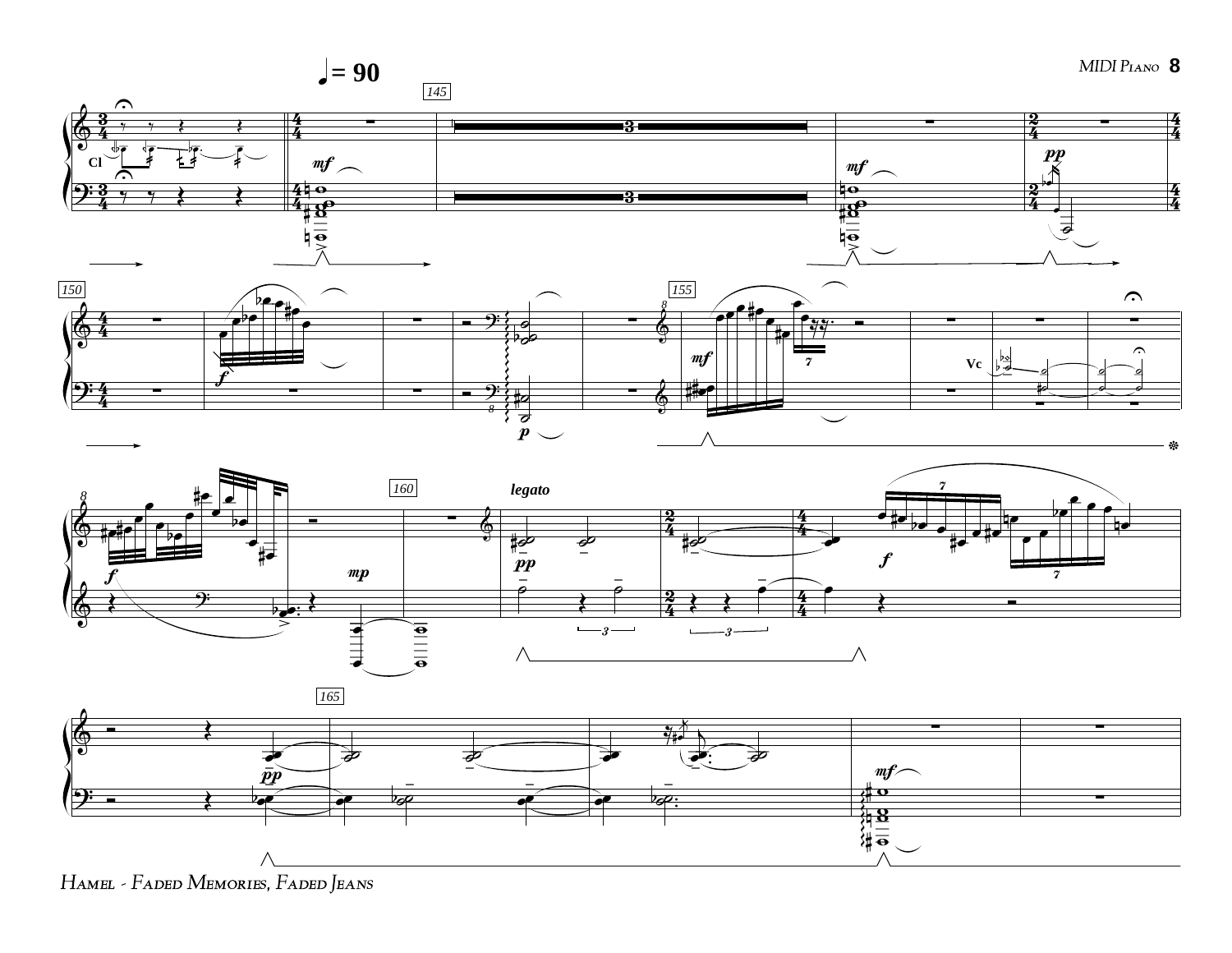







Hamel - Faded Memories, Faded Jeans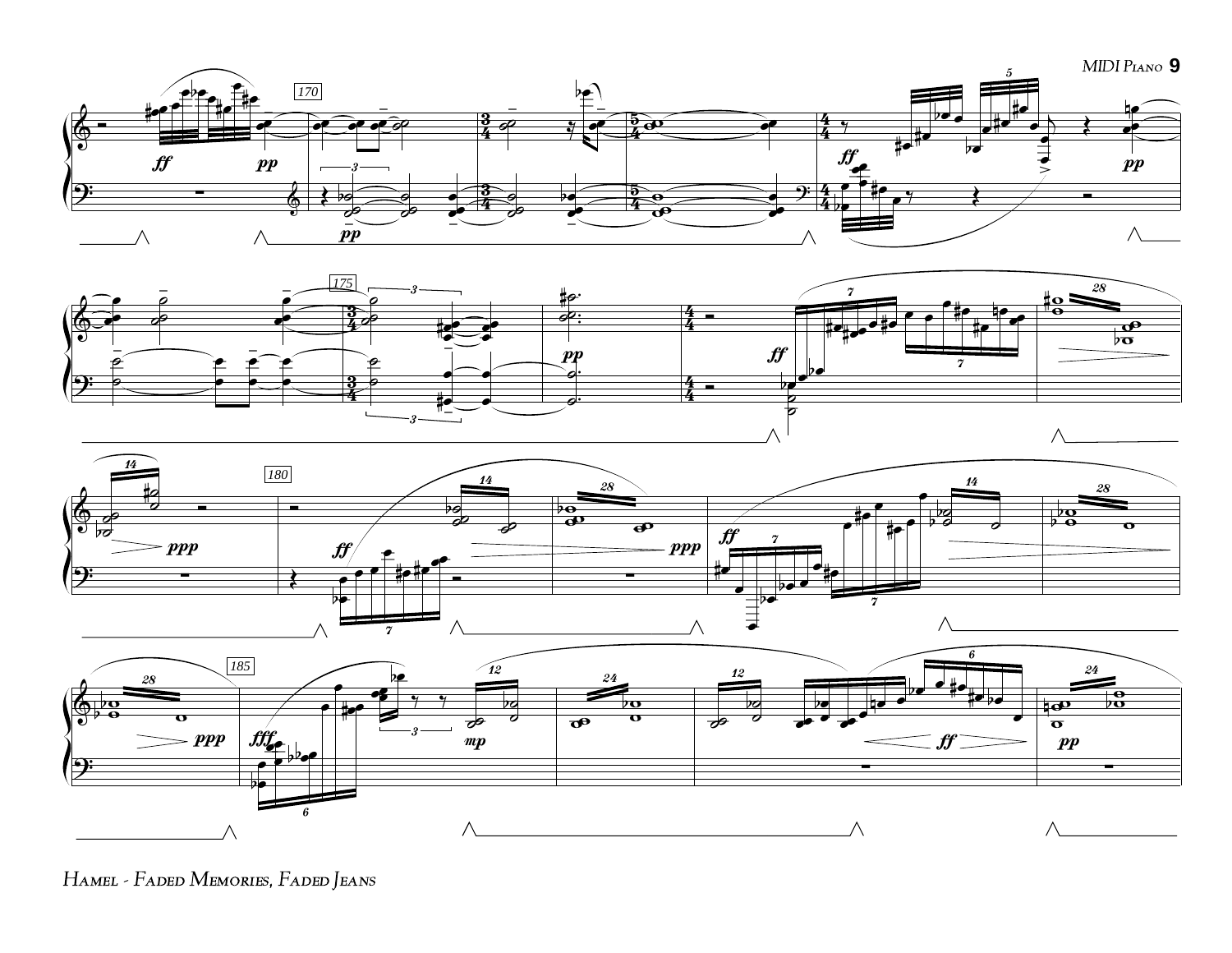







Hamel - Faded Memories, Faded Jeans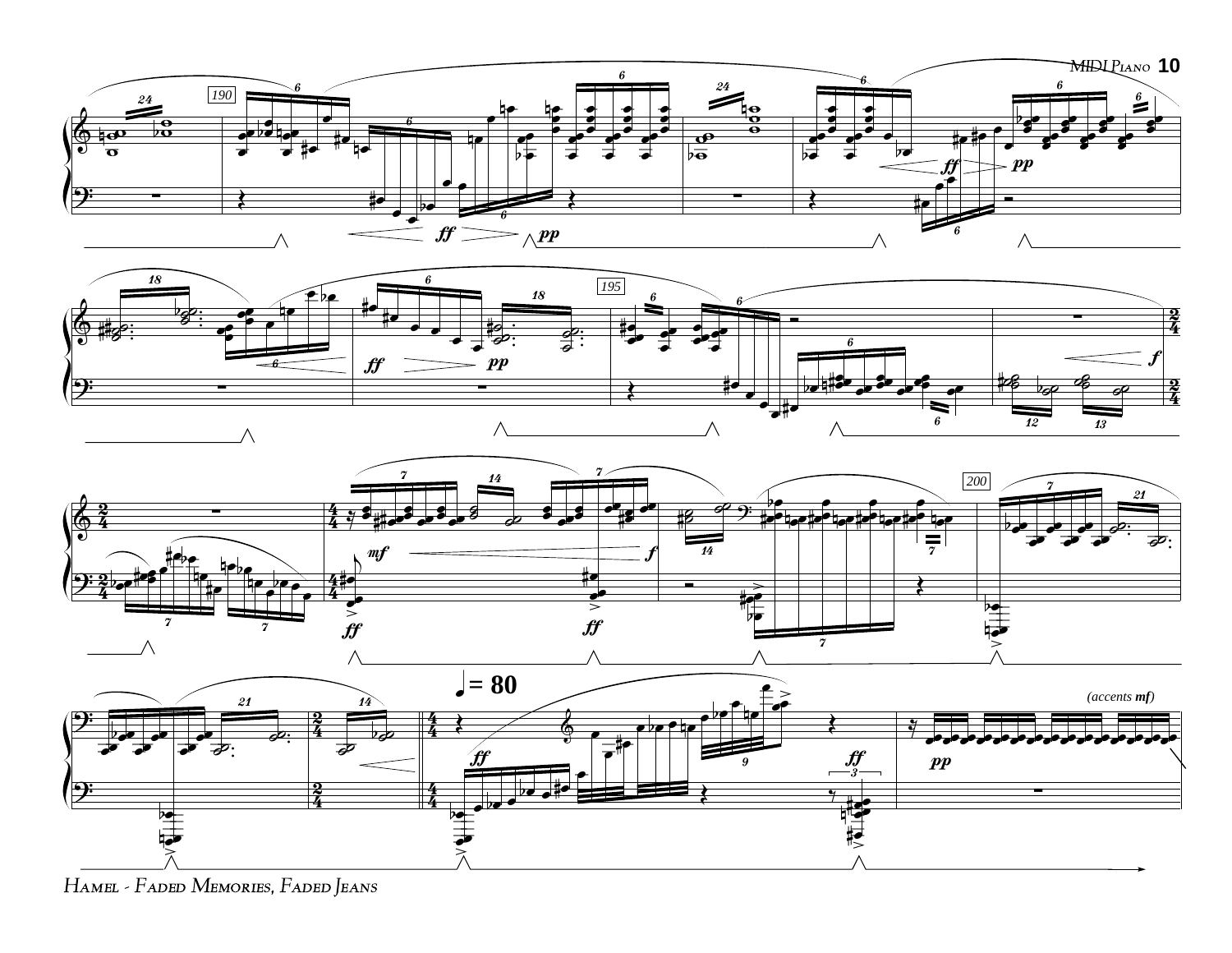









HAMEL - FADED MEMORIES, FADED JEANS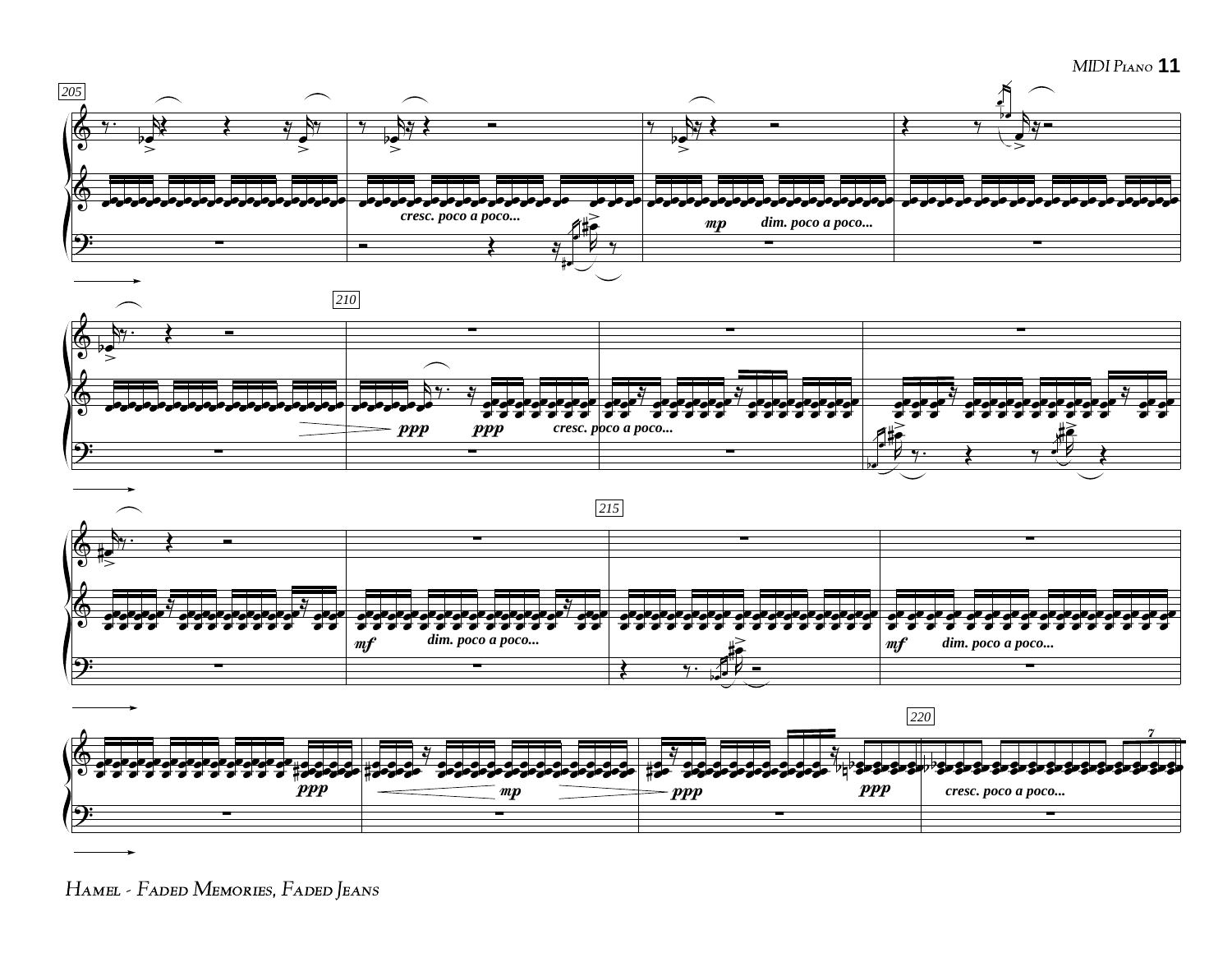





) *gradually release pedal. . .*



Hamel - Faded Memories, Faded Jeans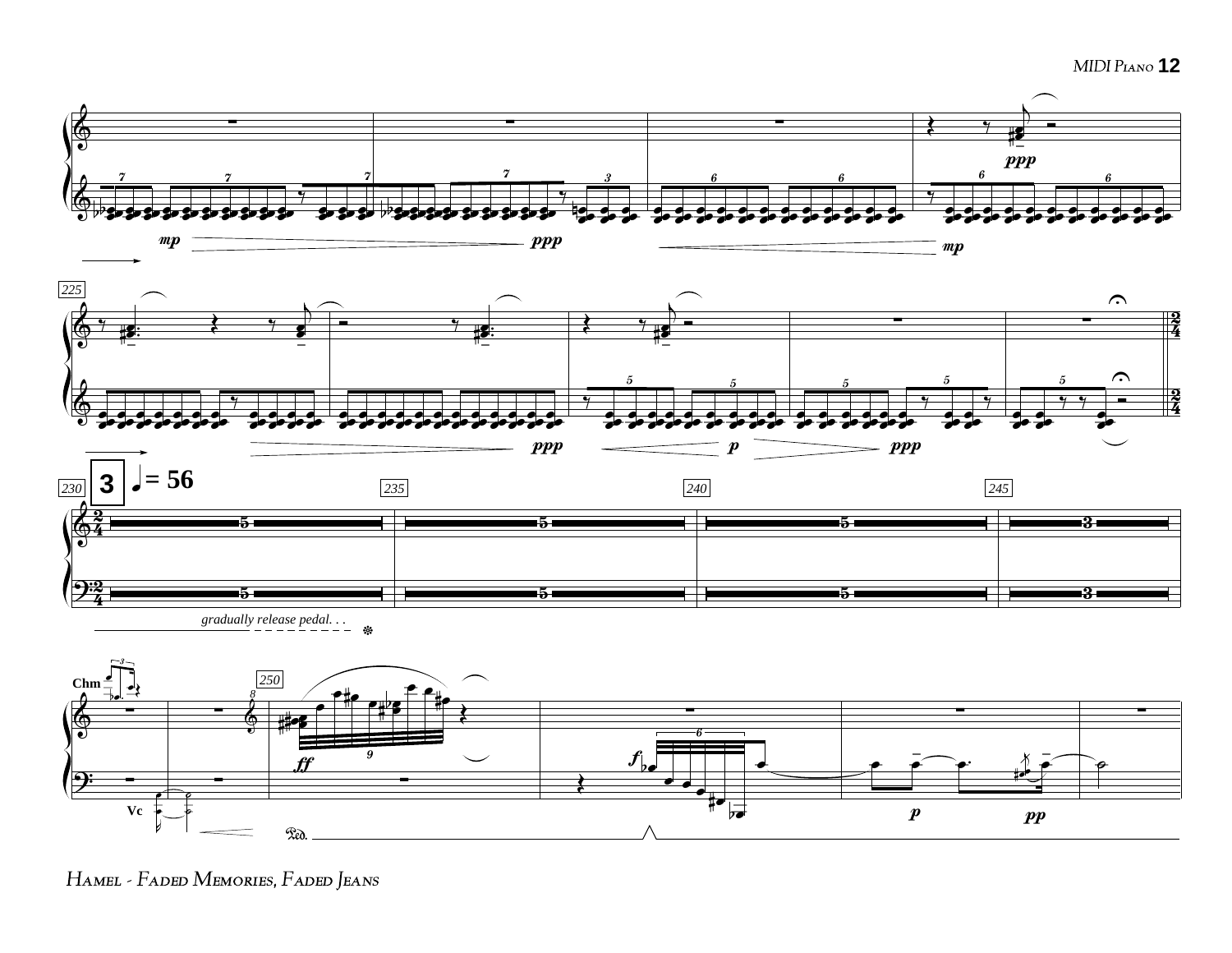







Hamel - Faded Memories, Faded Jeans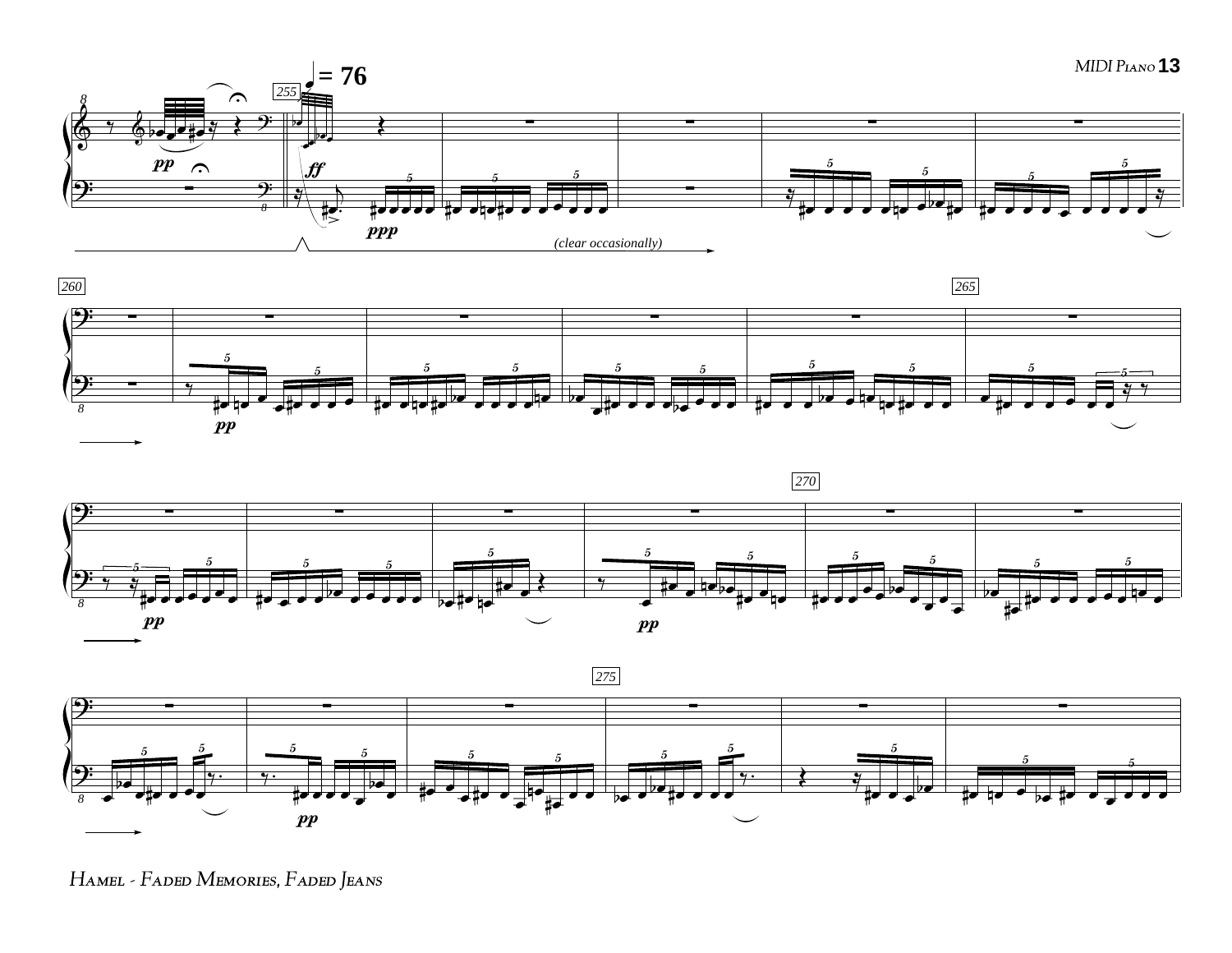<u>ጋ፡</u> <u>J:</u> -O % ⋕•  $\pm\bullet$ o  $\overline{\phantom{a}}$ O %  $\overline{\phantom{a}}$ 20 †∙‡† σπ ⋕ − O % **;,,,** 7  $\mathbf{F}$  $\overline{5}$  $\pm \bullet$ % --操 \_ ⊶™ ╞ o O − Ø %  $\frac{1}{10}$  $\bullet^-$ . . . ≁  $\mathbf{I}$  $\mathfrak{p}$ Ø ⋕∙ O --*280* o % --,, †∙ † {• T  $\overrightarrow{ }$ . . %  $\overline{\phantom{a}}$ 20 . . - -— O % **;,,,** ┙<sup>┧</sup>╡┙⋕ѻ  $\boldsymbol{\sigma}$  II  $\overline{\bullet}$ Ø  $\mathfrak s$ -- $\gamma$  y — <u>y.</u>  $\mathfrak s$ ⋕●  $\boldsymbol{pp}$ O -0 % †∙‡ σπ  $\overrightarrow{ }$ ∙

MIDI Piano **14**







Hamel - Faded Memories, Faded Jeans

*8*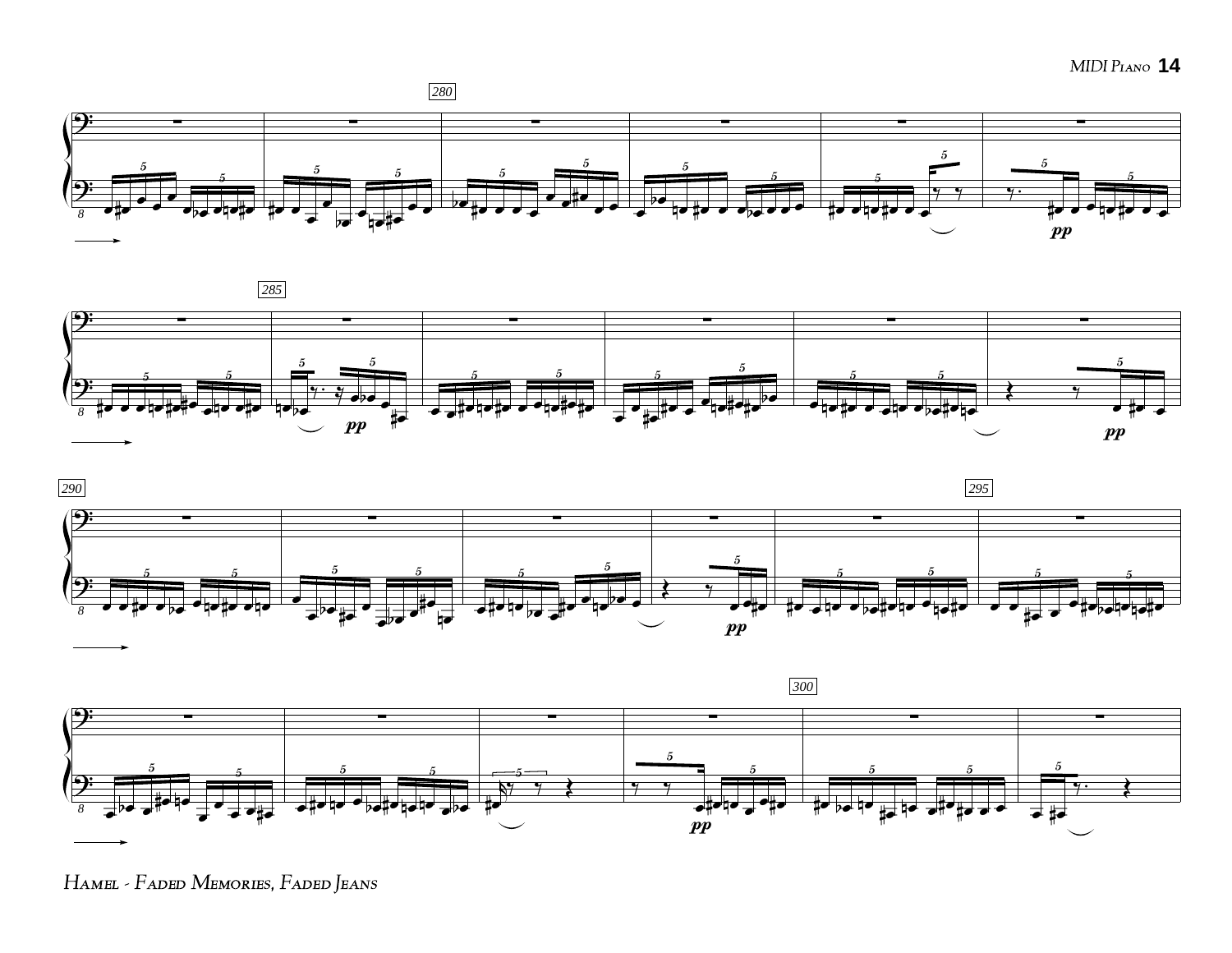

Hamel - Faded Memories, Faded Jeans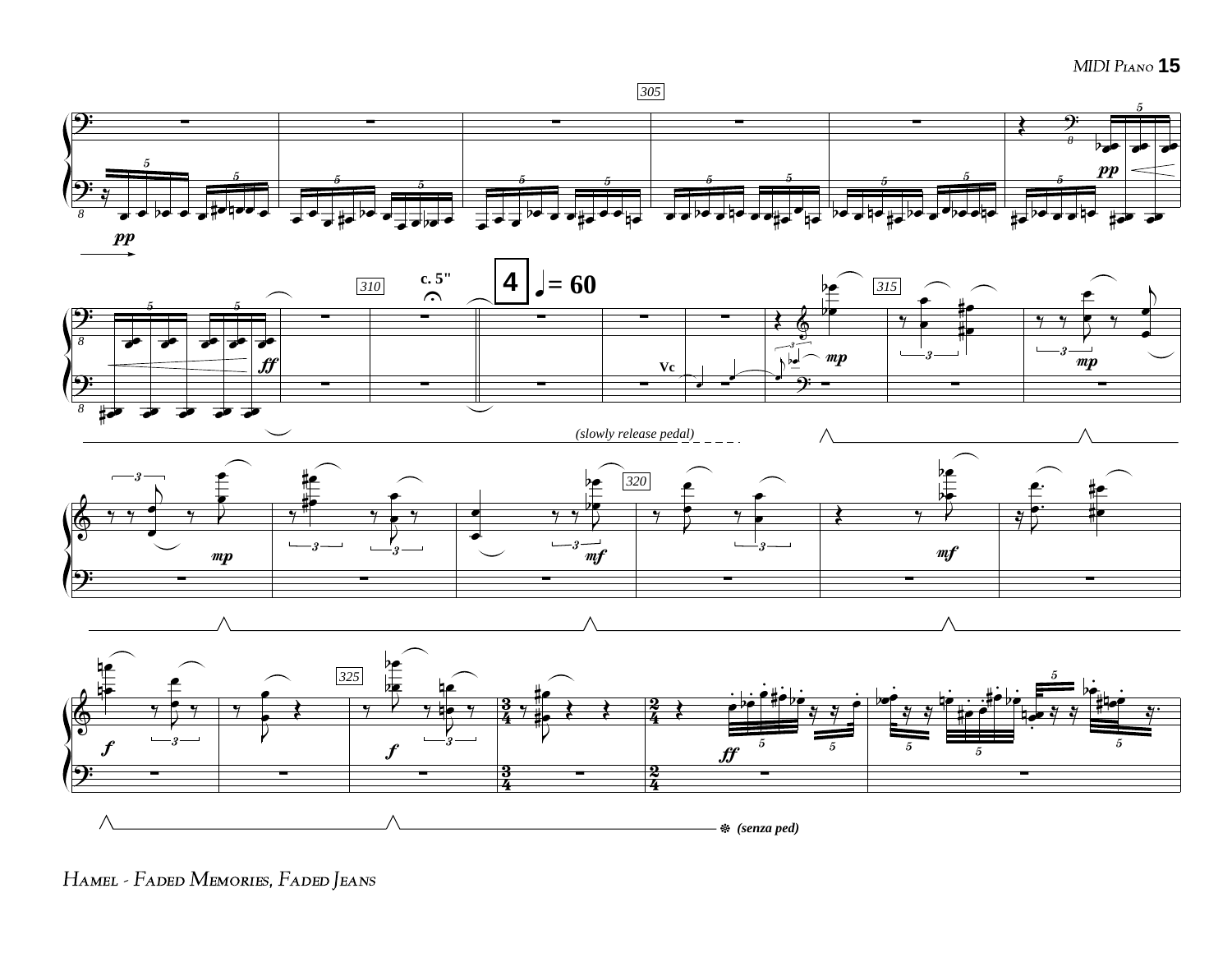







 $\mathcal{R}$ a.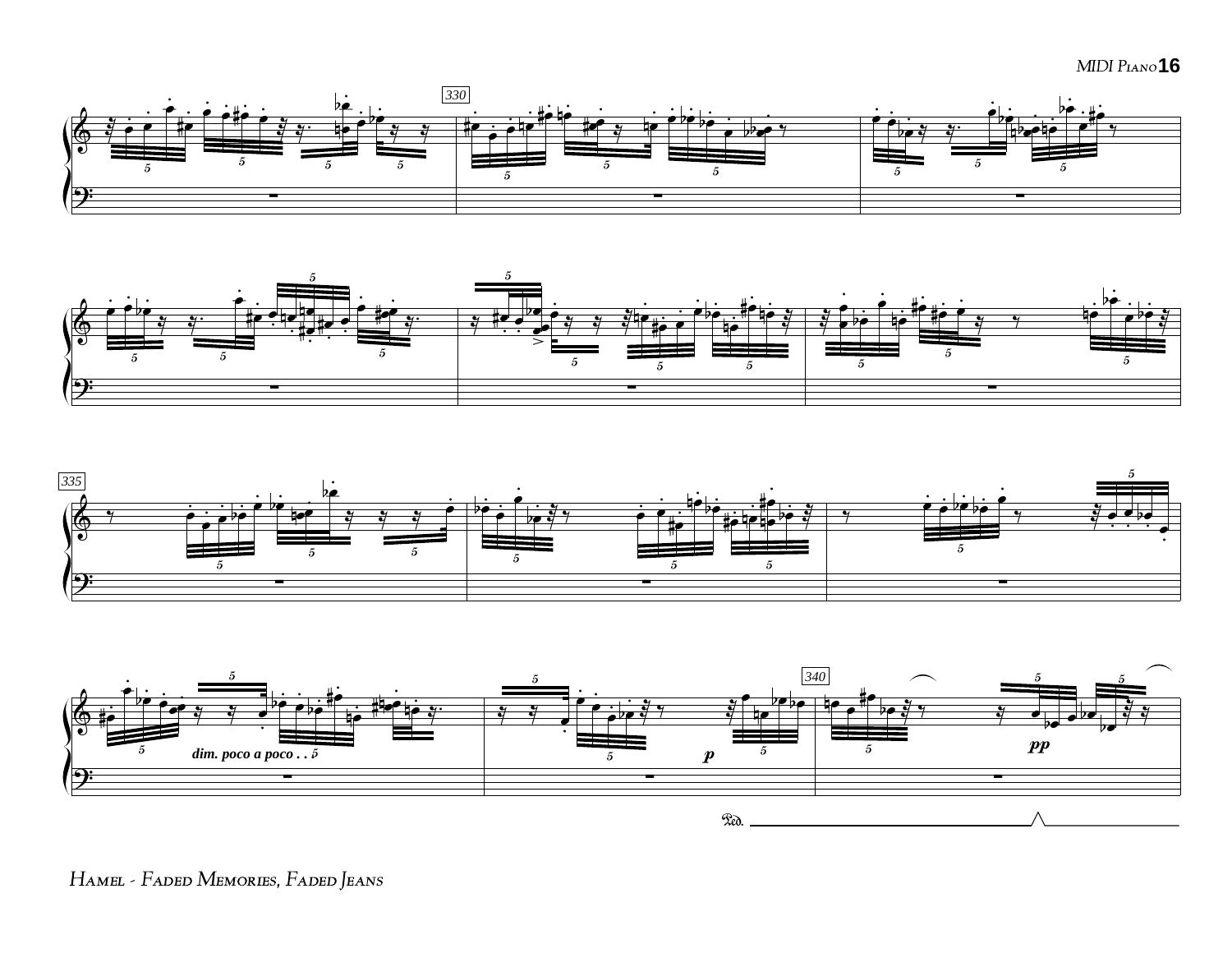





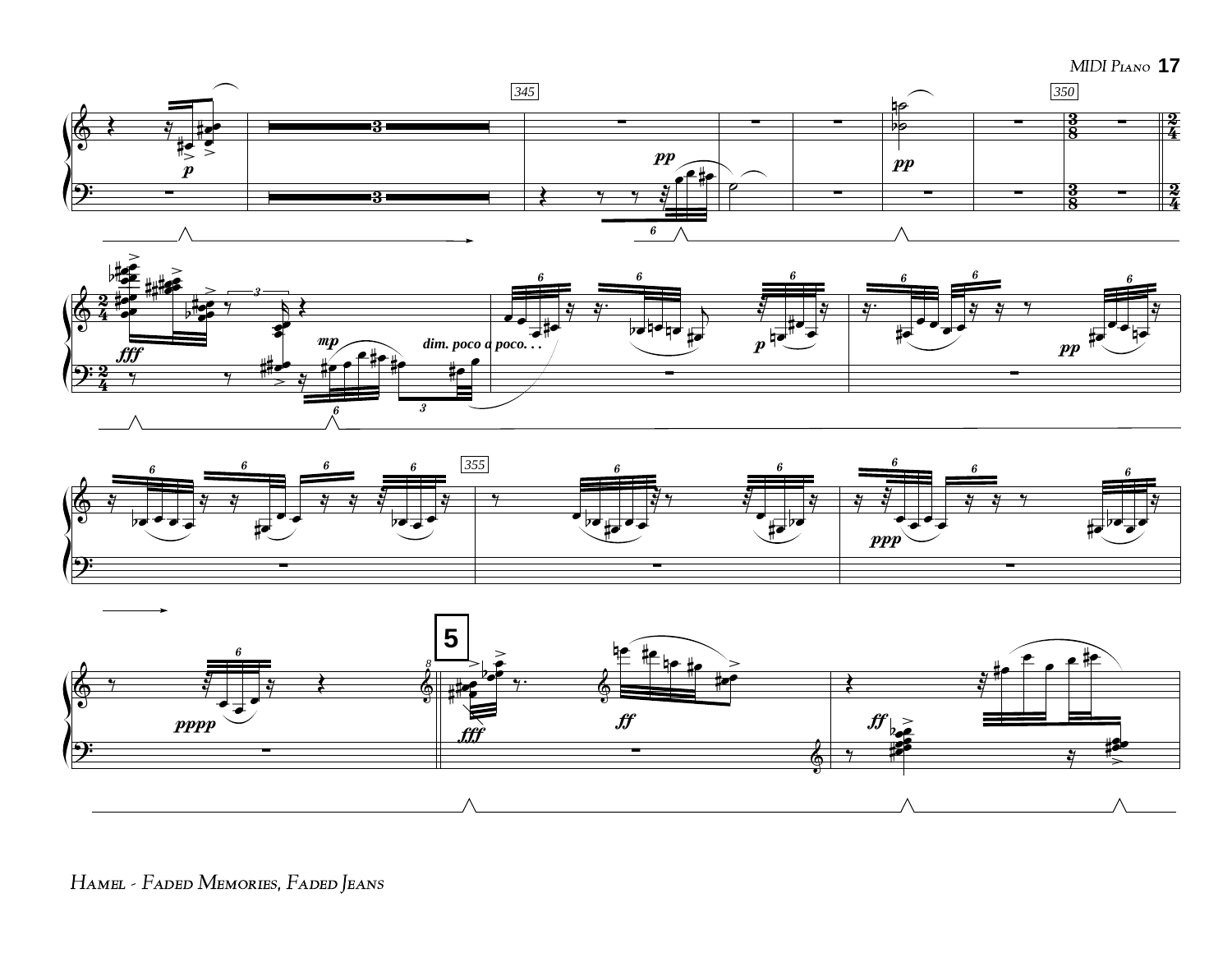```
MIDI Piano 18
```


Hamel - Faded Memories, Faded Jeans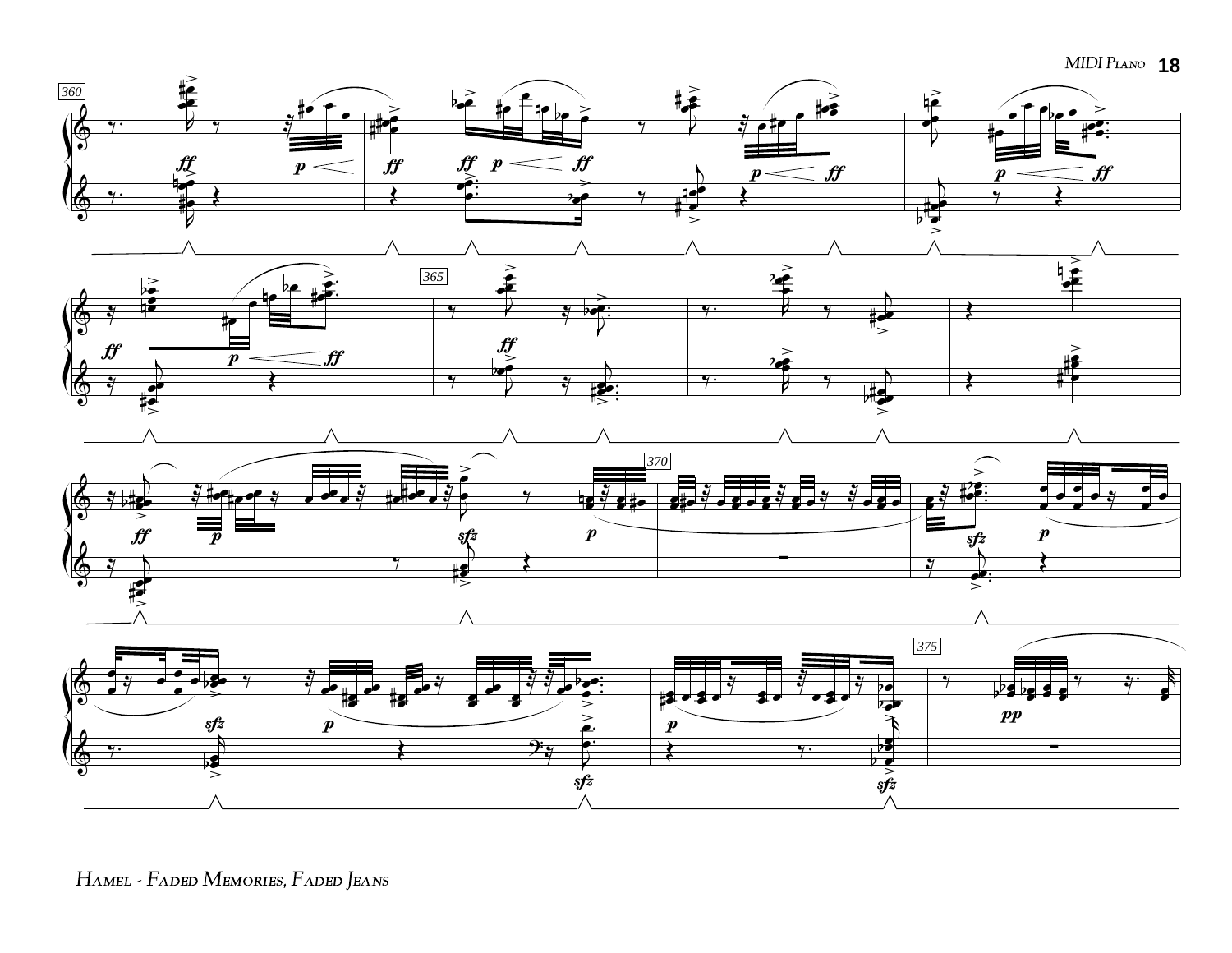









Hamel - Faded Memories, Faded Jeans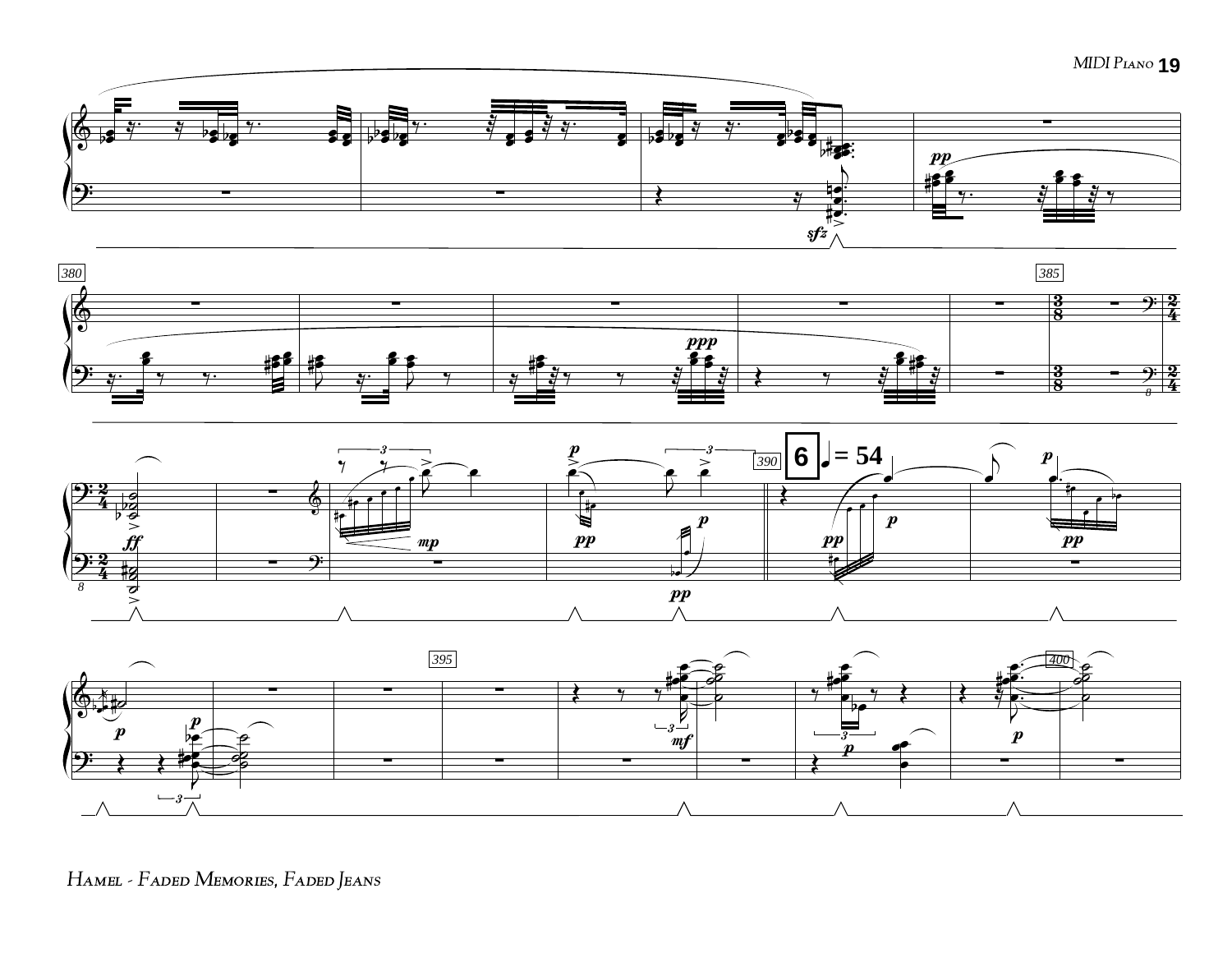**20** MIDI Piano





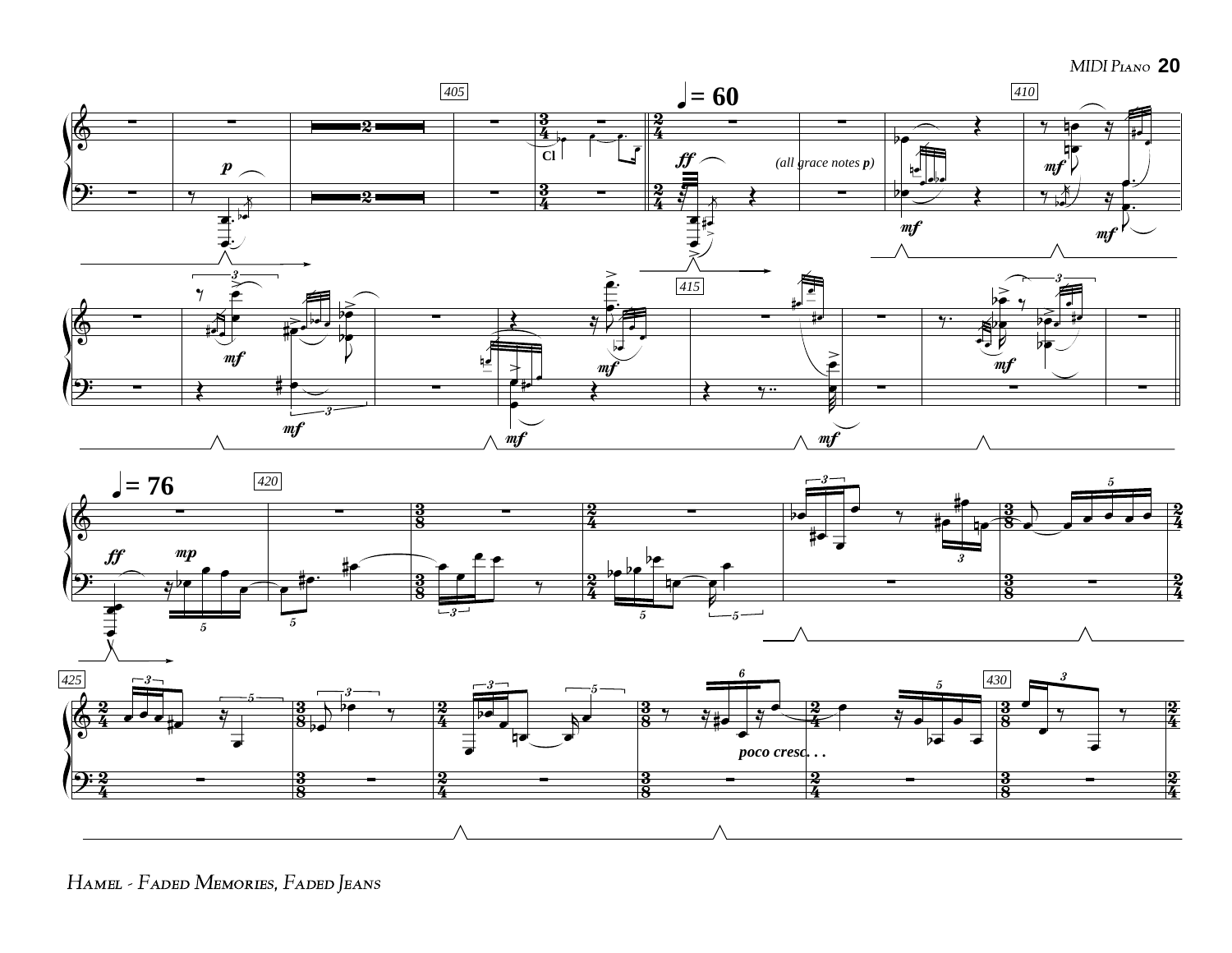





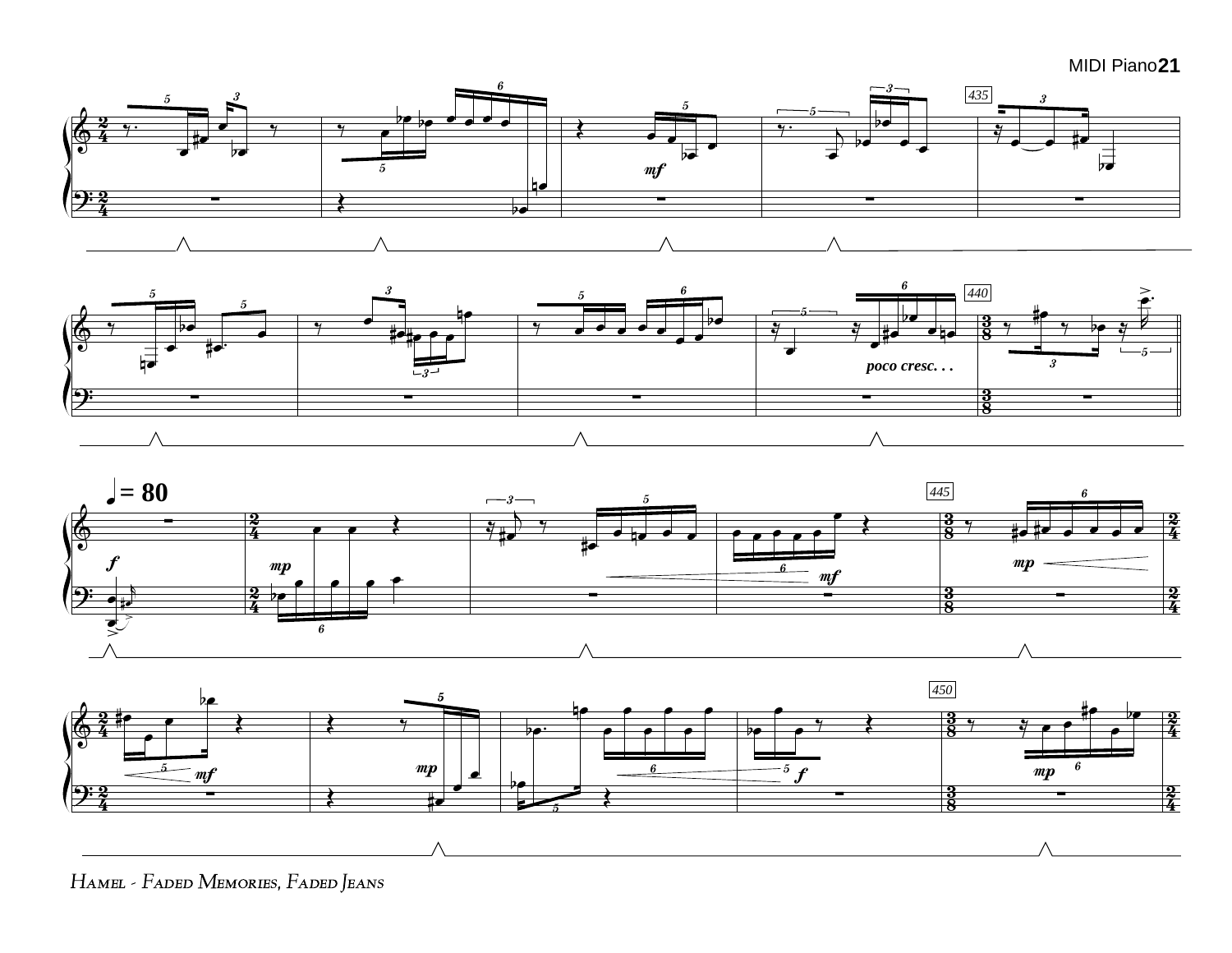





 $\frac{1}{2}$  $\Theta$ 0 6 ⋕ \_\_ . . -o O \_\_ \_\_ £♭•  $\bullet$  y y ▄ ▬  $2$ 4  $\boldsymbol{f}$ b  $\pmb{\mathit{fj}}$ O > <u>হ</u>  $\frac{2}{4}$   $\frac{y}{4}$ J  $\Rightarrow$  $\overline{\mathbf{r}}$  $\frac{1}{\sqrt{2}}$  $\frac{1}{\sqrt{2}}$ ▄ mf  $_{7}$ ý  $\overrightarrow{v}$  ,  $\overrightarrow{v}$  ,  $\overrightarrow{v}$  ,  $\overrightarrow{v}$ 2 チブチブチブチ ▬ o  $\boldsymbol{7}$ Ø  $\overline{\phantom{a}}$  $\mathsf{H}$  $\overline{\phantom{a}}$  $\overline{7}$ . . . . . *.* ff o  $\overline{7}$ <u>. . . . . . .</u>  $\boldsymbol{7}$  $\rightarrow$ *470*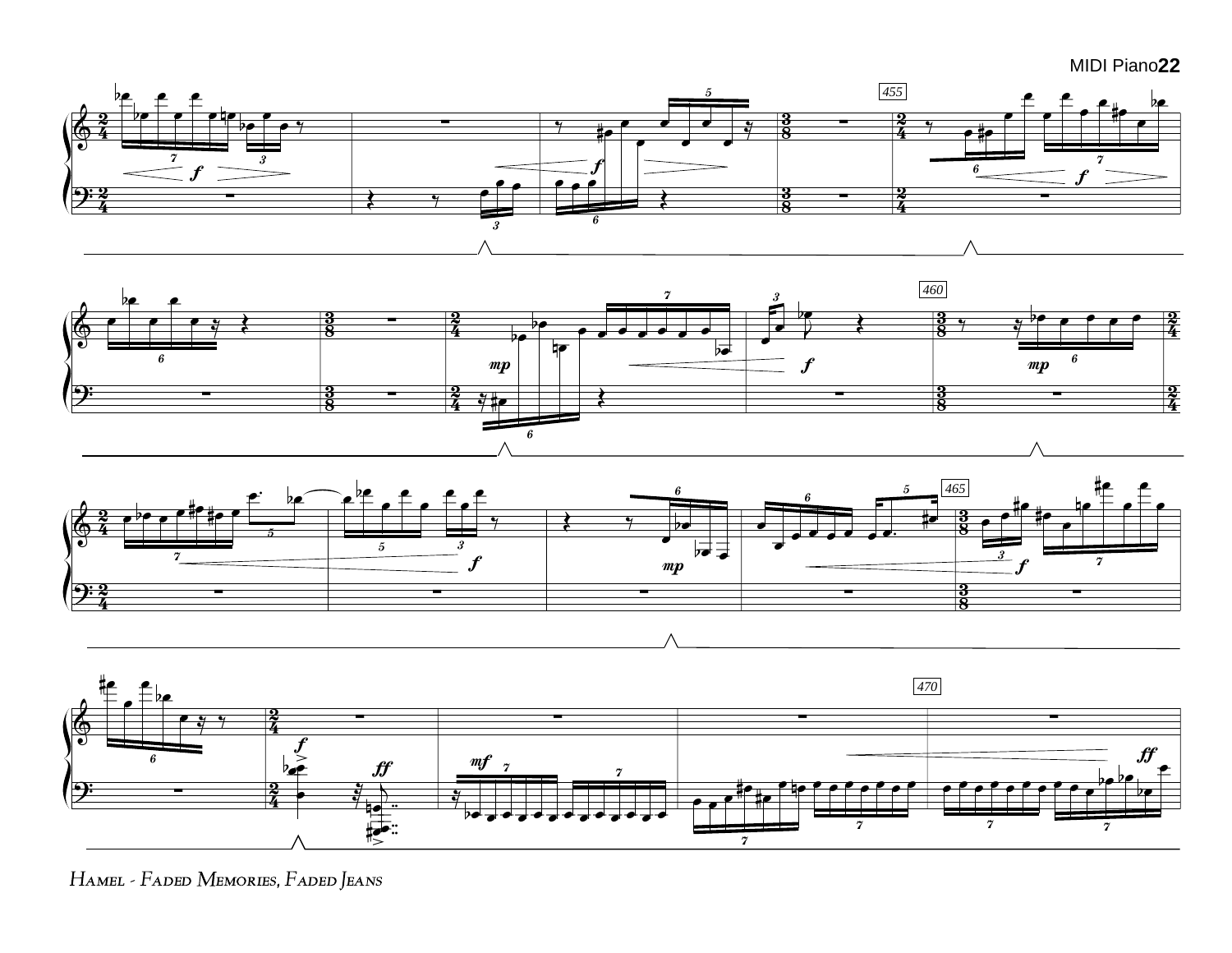**CO**  $\epsilon$  $m f$  $\frac{2}{7}$  $\overline{7}$ ŧ o o \_\_ \_\_ o o \_\_ \_\_ 0 0 --\_\_ क्रू ⊫ o 7 İ ┵ . . . o 7 ŧ o --\_\_ o o \_\_ \_\_ ∙ ⋕  $\bullet\hspace{-4pt}-\hspace{-4pt}-\hspace{-4pt}-\hspace{-4pt}-\hspace{-4pt}-$ ⋕ . . . ff ο 7  $\bullet$   $\bullet$   $\bullet$ ₩ o o ---- $\mathbf{\mathbf{\mathbf{\mathsf{y}}}}$ o  $\overline{z}$ ⋕  $\bullet\hspace{-0.75mm}\rightarrow\hspace{-0.75mm}\bullet\hspace{-0.75mm}\rightarrow\hspace{-0.75mm}\bullet$   $m f$  $\frac{1}{2}$   $\frac{1}{2}$  $\boldsymbol{7}$ Ø  $\frac{1}{2}$ Ø O Ø  $\leftrightarrow$ Ø 7 b Ø Ø Ø Ø Ø ◢ o 7  $\mathbf{\mathring{=}}$  $\mathbf{f}$ *475* **23** MIDI Piano *cresc. . .*







Hamel - Faded Memories, Faded Jeans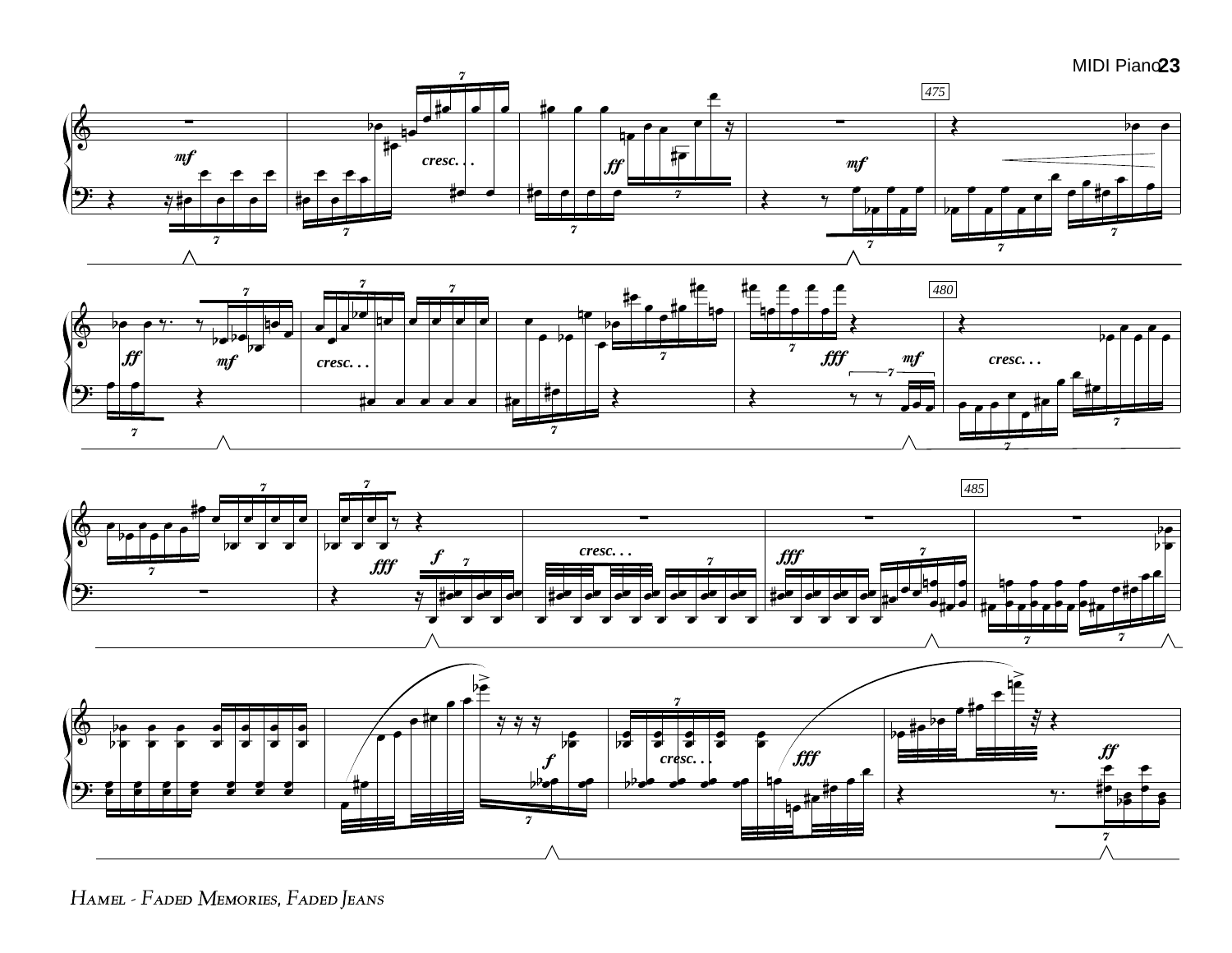